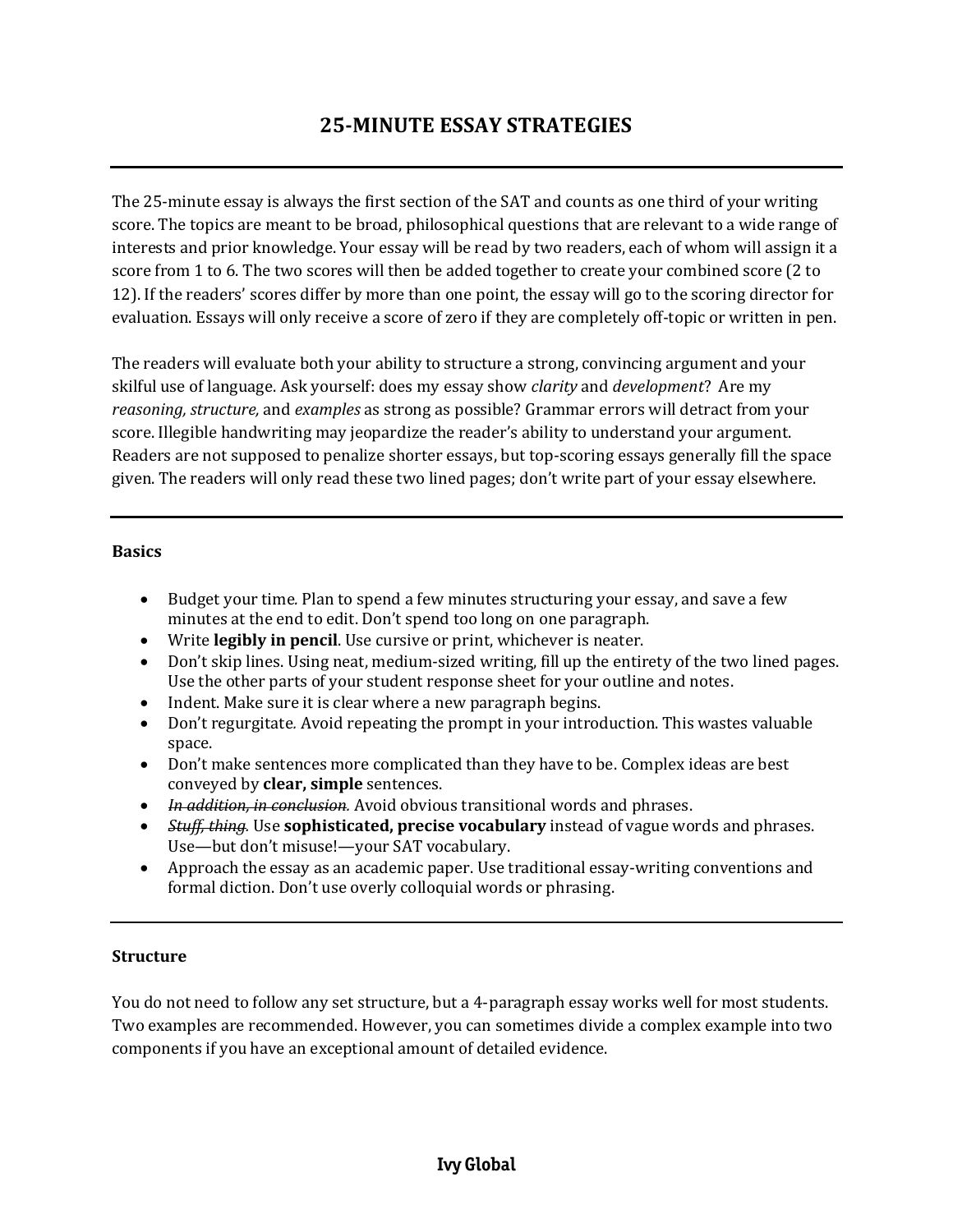- 1. Introduction
	- Use clear, eloquent language to introduce your **thesis**.
	- Get to the point quickly. A "funnel" structure (moving from broad to specific background information) is unnecessary in such a short essay format.
	- Your thesis should state both *whether* you agree or disagree with the prompt and *why*. Think of your examples as you come up with your thesis.
	- Briefly introduce your **examples** and explain how they support your position.
- 2. Body Paragraph 1
	- Begin with a **topic sentence** introducing your main point and first example.
	- In 2-3 sentences, **explain** your example with specific and relevant details.
	- In 2-3 sentences, **analyze** how your example supports your main point. Your specific, detailed explanation should serve as evidence for any claims you make.
	- End with a **concluding sentence** summarizing your main point and connecting it back to your thesis.
- 3. Body Paragraph 2
	- Use a short sentence or clause to **transition** effectively from your first example to your second. Avoid obvious transitions ("secondly," "in addition").
	- Follow the same structure as Body Paragraph 1.
	- Demonstrate how your second example is **distinct** from but **connected** to your first.
- 4. Conclusion
	- Summarize your examples, your argument, and your thesis.
	- Stay on topic. Don't introduce new material, "funnel" outwards, or conclude with an overly general statement.

### **Examples**

The hierarchy of sources:

- Ideal: literary works by well-respected authors (including Canadians!), noncontroversial and specific historical or contemporary events, technological innovations and inventors, examples from philosophy, art history, and music history
- Questionable: personal examples. These tend to be less interesting, detailed, and objective than examples external to your personal life.
- Bad: obviously overused literary classics, historical events or figures that are common knowledge or controversial, common or insignificant personal examples
- Avoid like the plague**:** Paris Hilton, Britney Spears, pop culture in general

Because the essay prompts deal with such general themes, you can draw from a wide variety of subject material to support your argument. Don't waste time thinking up examples *during* your exam— prepare a **bank of examples** beforehand so you will always have concrete, detailed evidence to draw from.

 Prepare 6-10 examples total, chosen from a variety of sources (literature, history, current events).